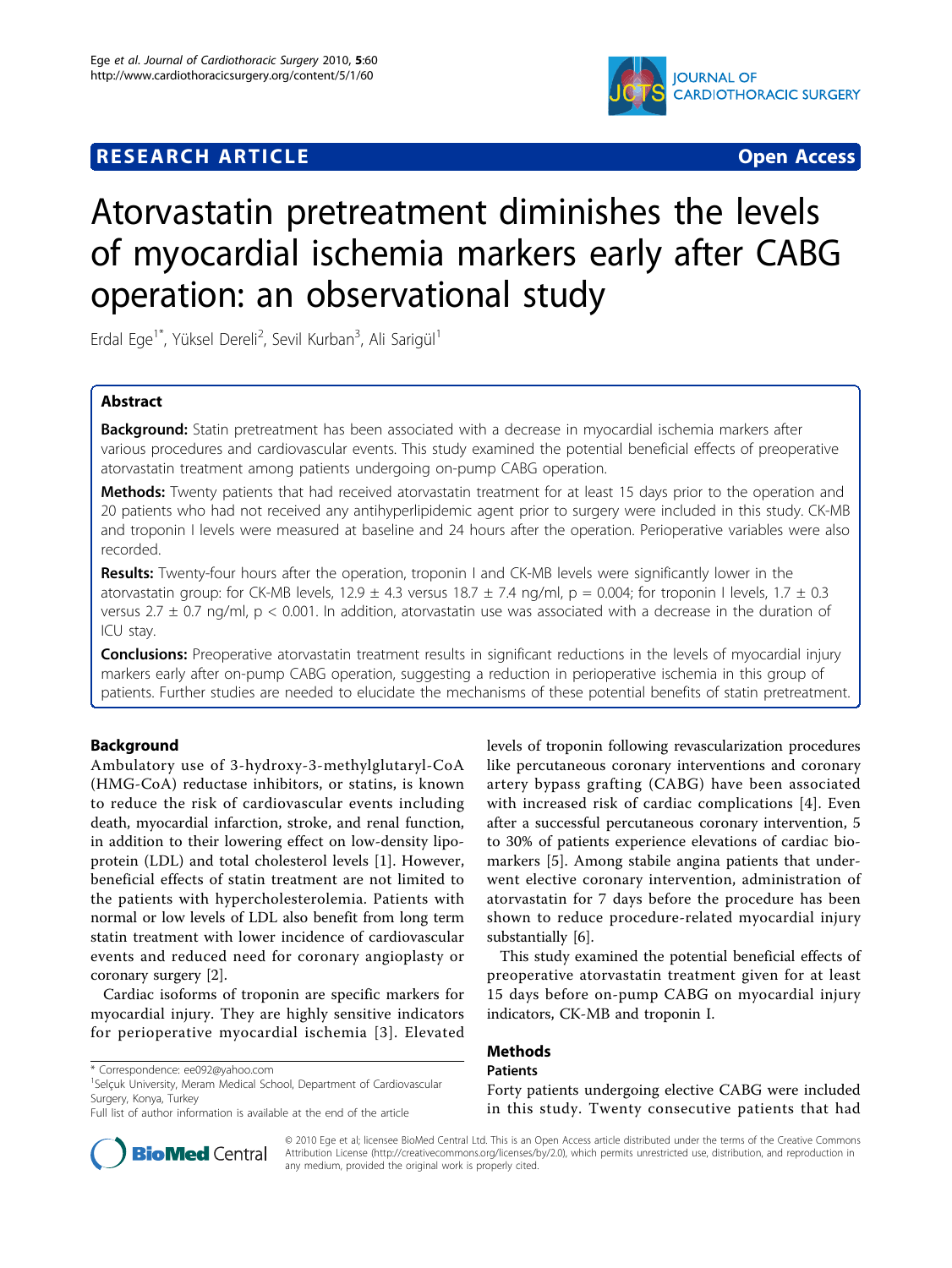received minimum 20 mg/kg/day atorvastatin (Ator, Sanovel, Istanbul, Turkey) for at least 15 days before surgery constituted the study group and 20 consecutive patients that had not received any antihyperlipidemic agent prior to surgery were included in the control group. Exclusion criteria were as follows: valvular repair or any additional cardiac procedure, COPD, left ventricular ejection fraction <30%, emergency operations, and severe hepatic or renal failure (creatinine  $> 2$  mg/dl). The study protocol was approved by the Ethics Committee of Selcuk University Meram Medical Faculty.

#### Surgical method

All patients underwent primary CABG operation using standard cardiopulmonary bypass. Fentanyl, midazolam and pancuronium bromide were used for the induction of anesthesia. Median sternotomy was used for all operations and vascular conduits were prepared before the commencement of cardiopulmonary bypass. Then 300 IU/kg heparin was administered and cardiopulmonary bypass with a roller pump was initiated under moderate hypothermia using standard aortic and two-stage venous cannula. Cold blood cardioplegia was used in all patients. Preoperative and postoperative parameters including durations of aortic cross clamp, respiratory support, ICU stay, and hospitalization were recorded as well as pulmonary parameters (arterial blood gas analysis) and the need for inotropic agents. In addition, serum LDL cholesterol level, erythrocyte sedimentation rate and leukocyte count were recorded preoperatively.

#### Measurements of troponin I and CK-MB levels

Blood samples for biochemical analyses were obtained at the time of anesthesia induction and 24 hours after the operation from right radial artery. They were kept at room temperature for 30 minutes before they were centrifuged at 3000 rpm for 5 minutes to separate sera (Eppendorf centrifugation device 5840; Eppendorf, Hamburg, Germany). All blood samples were stored at -80°C until analysis.

Serum troponin I levels were measured by a commercially available chemiluminescent immunoassay on an autoanalyser (Immulite Diagnostic Products Co., Los Angeles, CA, USA). For the quantitative measurements of serum CK-MB levels, a commercially available chemiluminescent enzyme labeled immunometric assay was used on an autoanalyser (Immulite Diagnostic Products Co., Los Angeles, CA, USA).

#### Statistical analysis

Statistical analysis was performed using SPSS version 15.0 software (SPSS Inc., Chicago, IL, USA) for Windows. Continuous variables were expressed as mean ± SD or median and interquartile range. Differences between groups were tested using Student t test or Mann-Whitney U-test. Categorical data were compared using Chi-square test or Fisher's exact test. A p value < 0.05 was considered as an indication of statistical significance.

#### Results

Demographical, clinical and operative data of the two groups are presented in Table [1.](#page-2-0) The two groups did not differ with regard to age, gender, weight, preoperative laboratory findings, cardiovascular risk factors, and perioperative variables. No statistically significant difference was found in LDL levels between the two groups. Transient atrial fibrillation developed in one patient in each of the groups ( $p = 1.00$ ) and no other arrhythmia was observed in any of the subjects.

Although troponin I and CK-MB levels were similar at baseline (Table [1](#page-2-0)), 24 hours after the operation both levels were significantly lower in the group that had received atorvastatin compared to controls: for CK-MB levels,  $12.9 \pm 4.3$  versus  $18.7 \pm 7.4$  ng/ml,  $p = 0.004$ ; for troponin I levels,  $1.7 \pm 0.3$  versus  $2.7 \pm 0.7$  ng/ml, p < 0.001 (Figure [1](#page-2-0)). Groups did not differ with regard to postoperative variables, except for a shorter duration of ICU stay among patients that had received atorvastatin pretreatment ( $p = 0.046$ ) (Table [1](#page-2-0)). Early mortality was not observed in either of the groups.

# **Discussion**

The main finding of this study is the decreased early postoperative levels of myocardial injury indicators in association with the use of atorvastatin for a certain period prior to the CABG operation. In addition, atorvastatin treatment was associated with shorter duration of ICU stay. Preoperative statin use seems to have a role in decreasing CABG associated morbidity through attenuation of cardiopulmonary bypass-related acute inflammatory reaction and improvement of endothelial function owing to its antioxidant activities.

Beneficial effects of statin pretreatment have already been demonstrated in a number of studies on patients undergoing cardiac interventions. In a randomized study, pretreatment with atorvastatin before angioplasty has been shown to decrease the incidence of myocardial injury when compared to placebo. Atorvastatin pretreatment was associated with a significant reduction in the release of all myocardial injury indicators like myoglobin, troponin I, and CK-MB following the percutaneous procedure [\[5](#page-4-0)]. In another study with a design similar to this study, except for the use of a different statin and placebo, Mannacio et al. administered one-week 20 mg/ day rosuvastatin treatment or placebo before CABG operation and found significantly lower levels of troponin I, myoglobin and creatinine kinase in association with rosuvastatin treatment compared to placebo,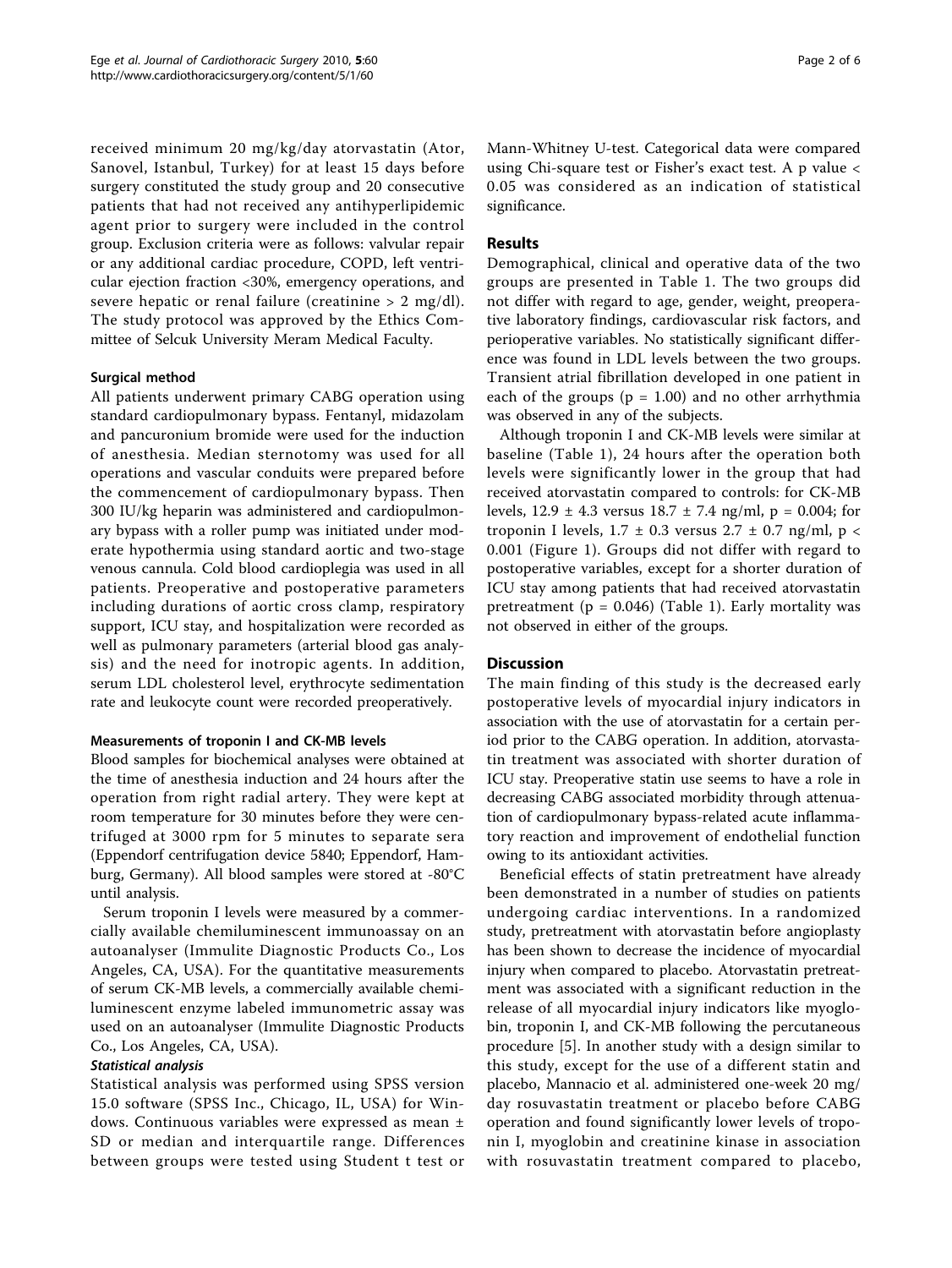#### <span id="page-2-0"></span>Table 1 Demographical, clinical and operative data of the patients  $(n = 40)$

| <b>Characteristics</b>                               |                                             | Atorvastatin pretreatment $n = 20$ No atorvastatin pretreatment $n = 20$ P for difference |       |
|------------------------------------------------------|---------------------------------------------|-------------------------------------------------------------------------------------------|-------|
| Demographical and baseline clinical data             |                                             |                                                                                           |       |
| Age, y                                               | 58.8 (8)*                                   | 61 $(11)$ *                                                                               | 0.44  |
| Weight, kg (mean $\pm$ SD)                           | $83.1 \pm 2.4$                              | $83.6 \pm 2.3$                                                                            | 0.88  |
| Male to female ratio                                 | 16/4                                        | 15/5                                                                                      | 1.0   |
| Diabetes, n (%)                                      | 7 (35%)                                     | 9(45%)                                                                                    | 0.51  |
| Hypertension, n (%)                                  | 6 (30%)                                     | 6 (30%)                                                                                   | 1.0   |
| Ejection fraction, %                                 | 40 $(8.5)^*$                                | 40 $(13.5)^*$                                                                             | 0.26  |
| LDL, mg/dl (mean $\pm$ SD)                           | $100.7 \pm 9.20$                            | $97.5 \pm 6.0$                                                                            | 0.20  |
| CK-MB, ng/ml                                         | $2(1.5)^{*}$                                | $1.85(1.6)^{*}$                                                                           | 0.79  |
| Troponin I, ng/ml                                    | $0.2(0.2)$ *                                | $0.2$ $(2.6)$ <sup>*</sup>                                                                | 0.30  |
| Erythrocyte sedimentation rate, mm/h (mean $\pm$ SD) | $18.9 \pm 7.3$                              | $18.3 \pm 6.8$                                                                            | 0.77  |
| Preoperative creatinine level, mg/dl                 | $1.0(0.3)*$                                 | $1.0 (0.28)$ *                                                                            | 0.47  |
|                                                      | Intraoperative and postoperative parameters |                                                                                           |       |
| Duration of aortic cross clamp, min (mean $\pm$ SD)  | $63.5 \pm 20.8$                             | $65.3 \pm 20.9$                                                                           | 0.79  |
| Duration of CPB, min (mean $\pm$ SD)                 | $103.2 \pm 30.7$                            | $98.3 \pm 26.3$                                                                           | 0.58  |
| ICU stay time, d                                     | $2.0(1.0)*$                                 | $3.5(2.5)$ *                                                                              | 0.046 |
| Duration of intubation, h                            | $8.0(5.5)$ *                                | 7.0 (10.25)*                                                                              | 0.968 |
| PO2, mmHg                                            | 93.8 (22.93)*                               | 86.0 (20.99)*                                                                             | 0.26  |
| CO2, mmHg                                            | 36.45 (3.64)*                               | 37.8 (3.67)*                                                                              | 0.25  |
| SaO2, %                                              | 97.0 (3.75)*                                | 95.4 (3.25)*                                                                              | 0.686 |
| Inotropic support, n (%)                             | 10 (50%)                                    | 13 (65%)                                                                                  | 0.33  |
| Duration of hospitalization, d                       | $7.0(1.0)$ *                                | $8.0(1.75)^*$                                                                             | 0.25  |
| Number of bypasses, n                                | $3.0$ $(1.75)^*$                            | 3.0 $(1.0)^*$                                                                             | 0.14  |
| Postoperative creatinine level, mg/dl                | $1.1 (0.48)^*$                              | $0.95(0.6)^*$                                                                             | 0.37  |
| Need for blood and blood products, U                 | $3.5(1.0)$ *                                | 4.0 $(1.0)^*$                                                                             | 0.97  |
| Postoperative EF, %                                  | 40 (10.25)*                                 | 42 (10.25)*                                                                               | 0.94  |
| Total postoperative bleeding, ml                     | 762.5 (298.7)*                              | 775 (267.5)*                                                                              | 0.82  |

\* median (interquartile range).

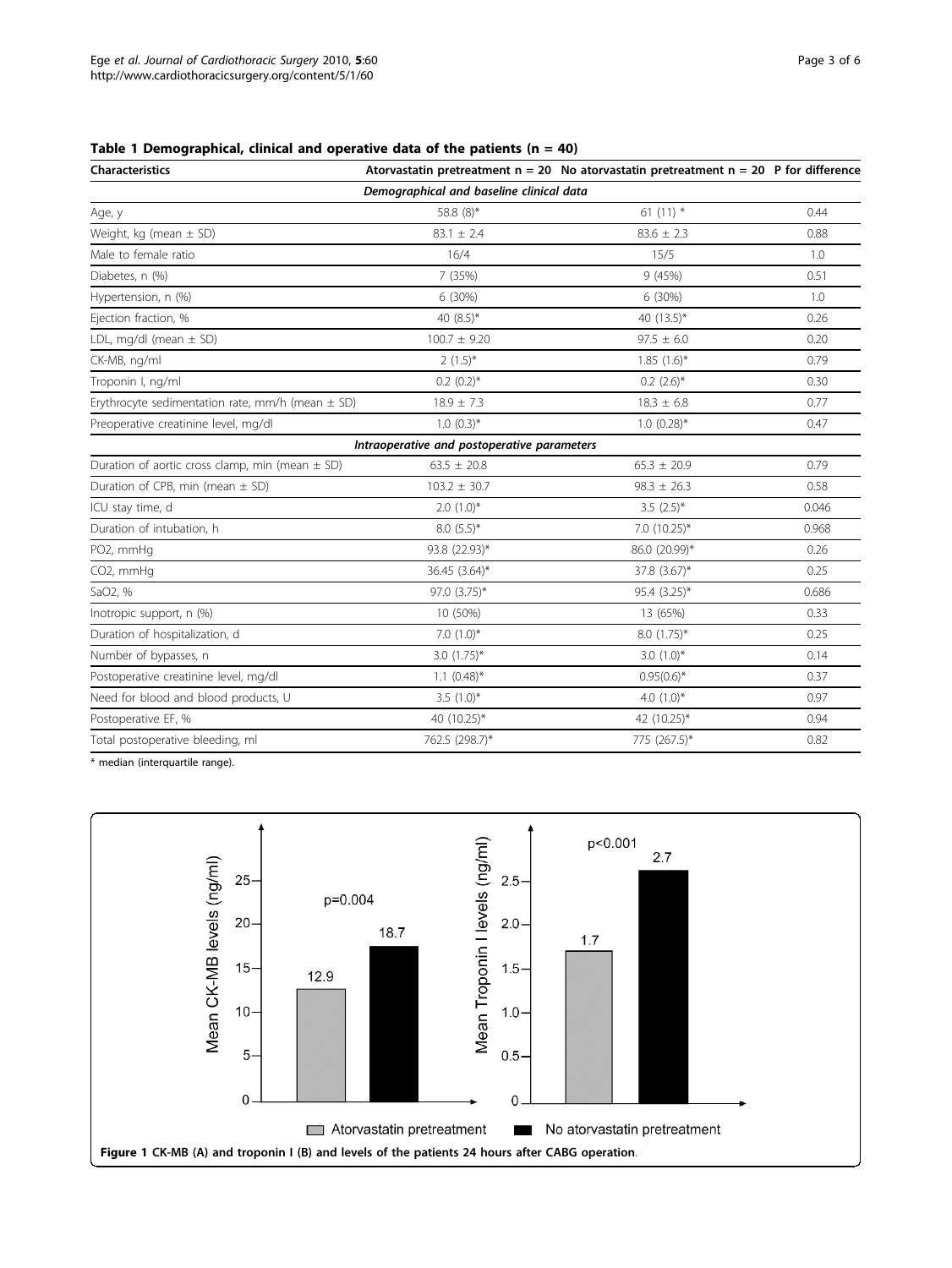indicating less prevalent perioperative myocardial injury [[7\]](#page-4-0). Similar to the findings of these previous studies, this study found lower levels of troponin I and CK-MB in association with preoperative atorvastatin use among patients undergoing CABG, providing further evidence for the benefits of statin administration for a period prior to coronary interventions.

Besides, several studies confirmed the clinical benefit of statins in terms of reduced mortality and morbidity. Preoperative statin treatment was shown to decrease 30-day mortality and acute MI risks significantly after CABG [[8\]](#page-4-0). Likewise, in the retrospective study by Magovern et al. on 2377 patients, decreased operative mortality rates was evident among high-risk patients in association with preoperative statin treatment [[9\]](#page-4-0). Long-term benefits of statin treatment have also been shown after CABG operation. Aggressive lipid lowering therapy has been shown to slow down progression of obstructive changes in saphenous vein grafts and reduce the need for a new revascularization procedure [[10](#page-4-0)]. Significantly lower 30-day MI and mortality rates were observed among acute coronary syndrome patients if they were on statins at the time of the event [[11\]](#page-5-0). Although not the subject of this study, current evidence suggest that ischemia preventing effect of atorvastatin during perioperative period may well translate into or contribute to longer term benefits with continued use.

Based on this growing evidence, initiation of statin treatment at the time of revascularization planning has become a widely accepted practice. Although the optimal duration of pretreatment to obtain clinical benefit is not yet clear, experimental data suggest that 14 days of pretreatment would have substantial favorable effect on inflammation and endothelial function [[12\]](#page-5-0). Therefore, patients that had received at least 14 days of atorvastatin treatment were included in the study group of the present study.

Cardiac isoforms of troponin are specific myocardial injury markers indicating the level of perioperative myocardial ischemia. Moderate elevations of troponin I and T after CABG operation suggests minimal and reversible injury [[3\]](#page-4-0). Troponin I is more sensitive than CK-MB and troponin T for the assessment of myocardial injury [[13\]](#page-5-0). Although clinical implications of troponin I release after coronary interventions have not been widely studied, observational studies have found a correlation between troponin I levels and untoward events during hospitalization. In contrast, normal troponin I levels after coronary procedures almost eliminate the risk for in-hospital complications [\[14](#page-5-0)]. Thus, the lower troponin I levels among the atorvastatin group compared to controls found in this study may translate into lower postoperative complication rates, both in terms of mortality and morbidity, which warrants investigation in long term randomized controlled trials.

Asymptomatic myocardial injury as assessed by elevations of CK-MB levels is quite frequent after coronary interventions with a prevalence ranging between 10 to 40% of the cases [[15\]](#page-5-0). Only a small increase in myocardial necrosis indicators without any impairment of cardiac function or ECG change may be seen in most of the patients [[16\]](#page-5-0). In this study, the levels of myocardial injury indicators troponin I and CK-MB were significantly lower at 24 hours after CABG procedure in patients that received preoperative atorvastatin treatment.

In the study by Kourliouros et al., statin treatment was associated with a lower incidence of atrial fibrillation and a shorter duration of hospitalization after cardiac surgery [\[17](#page-5-0)]. However, they did not find any change in the duration of ICU stay. In contrast, this study found a shorter duration of ICU stay associated with statin treatment and no difference in terms of postoperative atrial fibrillation and duration of hospitalization. Significant reduction in myocardial damage as demonstrated by low levels of indicators might indirectly contribute to the reduced need for ICU support. However, it is of note to emphasize that many factors may prolong ICU stay, and this study found only a marginal difference between the two groups in terms of duration of hospital stay ( $p =$ 0.046). Future studies with larger sample sizes allowing multivariate analysis to adjust for multiple confounding factors would provide robust evidence on potential effect of atorvastatin treatment on the duration of ICU stay or hospitalization. Increasing the number of patients would also probably result in sufficient number of incidences related to postoperative ischemia that would translate into prolonged ICU and/or hospital stay. Thus, until then, such a possible indirect effect of atorvastatin treatment should be interpreted cautiously.

Experimental and clinical studies suggest that beneficial effects of statins may be beyond their cholesterol lowering effect [\[18](#page-5-0),[19](#page-5-0)]. These pleiotropic effects independent of cholesterol lowering include the improvement of endothelial function, NO related antioxidant activity, and inhibition of inflammatory response, vasoconstriction, thrombosis, and thrombocyte aggregation [[20\]](#page-5-0). Several studies demonstrated a decrease in systemic inflammatory response with statin treatment during on-pump CABG operations. Chello et al. demonstrated a decrease in P-selectin release from the endothelium and CD11b release from neutrophils after CABG with statin treatment, which in turn inhibits the adhesion of activated neutrophils to the vascular endothelium [[21\]](#page-5-0). In addition, neutrophil apoptosis was increased and the levels of circulating adhesion molecules ICAM-1 and ELAM-1 were decreased. They also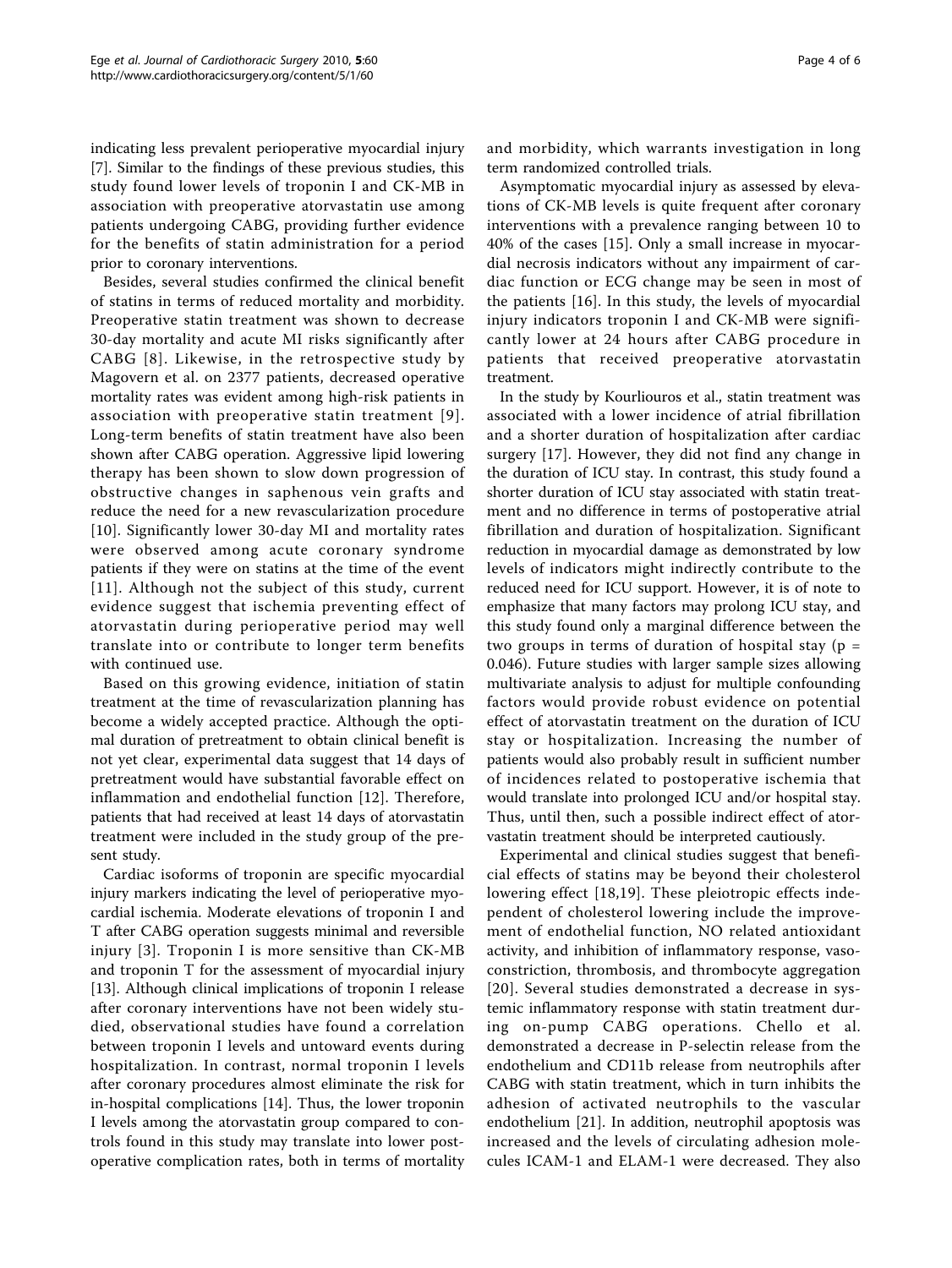<span id="page-4-0"></span>showed that protective effect of statins on vascular endothelium was evident even at doses ineffective for the reduction of cholesterol levels [[21\]](#page-5-0). In a previous study, we found a decrease in cardiopulmonary bypassrelated systemic inflammatory response and endothelial function improvement in association with preoperative atorvastatin treatment in patients undergoing elective CABG operation [[22\]](#page-5-0). Using experimental ischemia and reperfusion model, preoperative statin treatment have been shown to augment cardioprotective effects, significantly reduce myocardial infarct area and preserve cardiac contractile function and coronary perfusion [[23](#page-5-0)]. Recent studies showed that statins affect important factors taking part in the pathogenesis of acute coronary syndrome including endothelial NO, endothelin, metalloproteinases, plasminogen activating factor, tissue plasminogen activator, and free radical production. The molecular basis of these statin effects beyond cholesterol lowering is the inhibition of isoprenoid intermediate pathways of cholesterol metabolism [[24](#page-5-0)]. Above mentioned anti-inflammatory and antioxidative mechanisms, and improved endothelial function all seem to be responsible for and contributing to the reduced ischemia associated with perioperative atorvastatin use, among patients undergoing CABG or other coronary interventions.

This study has several limitations. First, this study evaluated troponin I and CK-MB levels before and at 24 hours after the operation. If serial blood samples had been obtained instead of a single measurement after the operation, the course of myocardial ischemia under atorvastatin treatment could be evaluated with reference to the control group. Second, our sample size is relatively small. Greater number of enrolled patients would be associated with a reduction of a potential statistical type II error, particularly for parameters other than markers and ICU stay time, and multivariate analysis allowing adjustment for multiple factors would be possible. Finally, a randomized controlled design would provide robust evidence.

# Conclusions

In conclusion, findings of this study suggest that preoperative atorvastatin treatment results in a significant reduction in the levels of myocardial injury indicators among patients undergoing on-pump CABG operation, thereby providing a benefit in terms of reducing perioperative ischemia in this group of patients. This seems to be due to a reduction in acute inflammatory reaction and cardioprotective effects of statins through NO related antioxidant activity and improvement of endothelial function. Larger randomized controlled studies with robust design allowing adjustment for confounding variables would provide further insight into

Page 5 of 6

the benefits provided by statin pretreatment and their mechanism.

#### List of Abbreviations

CABG: coronary artery bypass grafting; CK-MB: creatinine kinase-MB; ICU: intensive care unit; HMG-CoA: 3-hydroxy-3-methylglutaryl-CoA; LDL: lowdensity lipoprotein; COPD: chronic obstructive pulmonary disease; SPSS: Statistical Package for Social Sciences; MI: myocardial infarction; ECG: electrocardiogram; NO:nitric oxide; ICAM-1: intercellular adhesion molecule 1; ELAM-1: endothelium leukocyte adhesion molecule 1

#### Author details

<sup>1</sup>Selçuk University, Meram Medical School, Department of Cardiovascular Surgery, Konya, Turkey. <sup>2</sup>Konya Numune Hospital, Department of Cardiovascular Surgery, Konya, Turkey. <sup>3</sup>Selçuk University, Meram Medical School, Department of Biochemistry, Konya, Turkey.

#### Authors' contributions

EE; has made substantial contributions to conception and design,YD: acquisition of data, SK: analysis and interpretation of data, AS: has been involved in drafting the manuscript or revising it critically for important intellectual content; All authors read and approved the final manuscript.

#### Competing interests

The authors declare that they have no competing interests.

Received: 22 April 2010 Accepted: 13 August 2010 Published: 13 August 2010

#### References

- 1. Chan AW, Bhatt DL, Chew DP, Reginelli J, Schneider JP, Topol EJ, Ellis SG: [Relation of inflammation and benefit of statins after percutaneous](http://www.ncbi.nlm.nih.gov/pubmed/12665489?dopt=Abstract) [coronary interventions.](http://www.ncbi.nlm.nih.gov/pubmed/12665489?dopt=Abstract) Circulation 2003, 107:1750-1756.
- 2. Sacks FM, Pfeffer MA, Moye LA, Rouleau JL, Rutherford JD, Cole TG, Brown L, Warnica JW, Arnold JM, Wun CC, et al: [The effect of pravastatin](http://www.ncbi.nlm.nih.gov/pubmed/8801446?dopt=Abstract) [on coronary events after myocardial infarction in patients with average](http://www.ncbi.nlm.nih.gov/pubmed/8801446?dopt=Abstract) [cholesterol levels. Cholesterol and Recurrent Events Trial investigators.](http://www.ncbi.nlm.nih.gov/pubmed/8801446?dopt=Abstract) N Engl J Med 1996, 335:1001-1009.
- 3. Etievent JP, Chocron S, Toubin G, Taberlet C, Alwan K, Clement F, Cordier A, Schipman N, Kantelip JP: [Use of cardiac troponin I as a marker of](http://www.ncbi.nlm.nih.gov/pubmed/7733719?dopt=Abstract) [perioperative myocardial ischemia.](http://www.ncbi.nlm.nih.gov/pubmed/7733719?dopt=Abstract) Ann Thorac Surg 1995, 59:1192-1194.
- Mueller C, Neumann FJ, Perruchoud AP, Zeller T, Buettner HJ: [Prognostic](http://www.ncbi.nlm.nih.gov/pubmed/15629727?dopt=Abstract) [value of quantitative troponin T measurements in unstable angina/non-](http://www.ncbi.nlm.nih.gov/pubmed/15629727?dopt=Abstract)[ST-segment elevation acute myocardial infarction treated early and](http://www.ncbi.nlm.nih.gov/pubmed/15629727?dopt=Abstract) [predominantly with percutaneous coronary intervention.](http://www.ncbi.nlm.nih.gov/pubmed/15629727?dopt=Abstract) Am J Med 2004, 117:897-902.
- 5. Herrmann J: [Peri-procedural myocardial injury: 2005 update.](http://www.ncbi.nlm.nih.gov/pubmed/16176941?dopt=Abstract) Eur Heart J 2005, 26:2493-2519.
- 6. Pasceri V, Patti G, Nusca A, Pristipino C, Richichi G, Di Sciascio G: [Randomized trial of atorvastatin for reduction of myocardial damage](http://www.ncbi.nlm.nih.gov/pubmed/15277322?dopt=Abstract) [during coronary intervention: results from the ARMYDA \(Atorvastatin for](http://www.ncbi.nlm.nih.gov/pubmed/15277322?dopt=Abstract) [Reduction of MYocardial Damage during Angioplasty\) study.](http://www.ncbi.nlm.nih.gov/pubmed/15277322?dopt=Abstract) Circulation 2004, 110:674-678.
- 7. Mannacio VA, Iorio D, De Amicis V, Di Lello F, Musumeci F: [Effect of](http://www.ncbi.nlm.nih.gov/pubmed/19114204?dopt=Abstract) [rosuvastatin pretreatment on myocardial damage after coronary](http://www.ncbi.nlm.nih.gov/pubmed/19114204?dopt=Abstract) [surgery: a randomized trial.](http://www.ncbi.nlm.nih.gov/pubmed/19114204?dopt=Abstract) J Thorac Cardiovasc Surg 2008, 136:1541-1548.
- 8. Pascual DA, Arribas JM, Tornel PL, Marín F, Oliver C, Ahumada M, Gomez-Plana J, Martínez P, Arcas R, Valdes M: [Preoperative statin therapy and](http://www.ncbi.nlm.nih.gov/pubmed/16368340?dopt=Abstract) [troponin T predict early complications of coronary artery surgery.](http://www.ncbi.nlm.nih.gov/pubmed/16368340?dopt=Abstract) Ann Thorac Surg 2006, 81:78-83.
- 9. Magovern JA, Moraca RJ, Bailey SH, Dean DA, Simpson KA, Maher TD, Benckart DH, Magovern GJ Jr: [Preoperative statin is associated with](http://www.ncbi.nlm.nih.gov/pubmed/20181268?dopt=Abstract) [decreased operative mortality in high risk coronary artery bypass](http://www.ncbi.nlm.nih.gov/pubmed/20181268?dopt=Abstract) [patients.](http://www.ncbi.nlm.nih.gov/pubmed/20181268?dopt=Abstract) J Cardiothorac Surg 2010, 5:8.
- 10. Flaker GC, Warnica JW, Sacks FM, Moyé LA, Davis BR, Rouleau JL, Webel RR, Pfeffer MA, Braunwald E: [Pravastatin prevents clinical events in](http://www.ncbi.nlm.nih.gov/pubmed/10399998?dopt=Abstract) [revascularized patients with average cholesterol concentrations.](http://www.ncbi.nlm.nih.gov/pubmed/10399998?dopt=Abstract) [Cholesterol and Recurrent Events CARE Investigators.](http://www.ncbi.nlm.nih.gov/pubmed/10399998?dopt=Abstract) J Am Coll Cardiol 1999, 34:106-112.